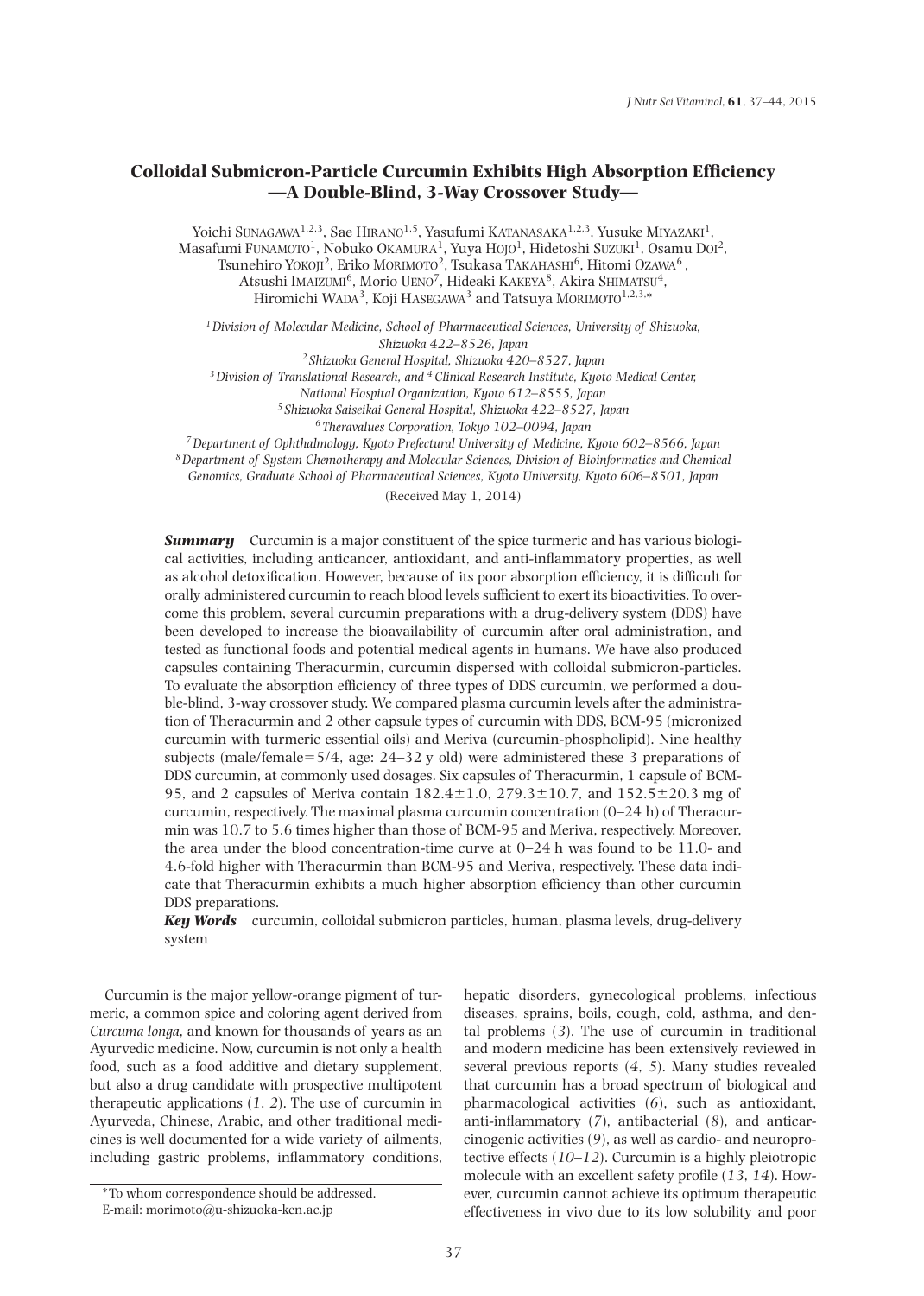| Sample      | Manufacturing<br>method                                                | Ingredients                                                                                                                                                                                  | Curcumin<br>content | Dosage used in<br>this study<br>(number of capsules) | Measured<br>value<br>(mg) |
|-------------|------------------------------------------------------------------------|----------------------------------------------------------------------------------------------------------------------------------------------------------------------------------------------|---------------------|------------------------------------------------------|---------------------------|
| Theracurmin | Curcumin dispersed<br>with colloidal<br>submicron-particles            | Theracurmin (dextrin, maltose,<br>Curcuma longa extract, gum<br>ghatti, citric acid), cornstarch,<br>silicon dioxide, calcium stearate,<br>hydroxypropyl methylcellulose<br>(capsule)        | 30 mg/capsule       | $180 \text{ mg}$<br>$(6 \text{ capsule})$            | $182.4 \pm 6.0$           |
| BCM-95      | Curcumin complex<br>with essential oils of<br>the turmeric rhizome     | <i>Curcuma longa</i> extract with essen-<br>tial oils of turmeric rhizome, rice<br>flour, vegetable cellulose (capsule),<br>vegetable stearate, silica                                       | $260$ mg/capsule    | $260 \,\mathrm{mg}$<br>(1 capsule)                   | $279.3 \pm 10.7$          |
| Meriva      | Curcumin complex<br>with phosphatidyl-<br>choline from<br>soy lecithin | Curcuma longa extract (root)/phos- 75 mg/capsule<br>phatidylcholine complex, hyprom-<br>ellose (capsule), leucine, calcium<br>citratelaurate, silicon dioxide,<br>microcrystalline cellulose |                     | $150 \text{ mg}$<br>(2 capsules)                     | $152.5 \pm 20.3$          |

Table 1. Composition of each curcumin capsule.

gastrointestinal absorption and systemic bioavailability (*15*–*17*).

In order to increase its solubility, stability, and pharmacological activities, studies on chemically modified curcumin derivatives as well as improved formulations and delivery systems have been performed to achieve optimum therapeutic effects. Adjuvants, nanoparticles, micelles, phospholipid delivery systems, and liposomes have been tested to overcome this problem (*2*, *16*, *18*, *19*). There are several curcumin formulations that can improve the bioavailability of curcumin in human. One of these curcumin formulations is BCM-95, generated by micronizing curcumin and adding turmeric essential oils to enhance absorption naturally. The relative bioavailability of BCM-95 was found to be about 6.9 fold higher than that of normal curcumin in humans (*20*). Another lecithinized formulation of curcumin, Meriva, was tested in healthy volunteers, and found to improve absorption to about a 29-fold higher level than corresponding normal curcumin (*21*). Theracurmin, curcumin dispersed with colloidal submicron-particles, demonstrated oral bioavailability nearly 30 times higher than that of curcumin powder in both rats and humans (*22*, *23*).

These 3 preparations of drug-delivery system (DDS) curcumin are commonly sold as health foods and used in clinical studies in many countries because several reports have indicated that plasma curcumin levels sufficient to demonstrate bioactivities can be obtained and some beneficial effects are observed by taking these preparations. However, no study measuring plasma curcumin levels in the same volunteers taking these curcumin preparations has been reported. Here, we performed a clinical study in humans to compare the plasma levels of curcumin using these preparations sold.

# **MATERIALS AND METHODS**

*Curcumin preparations.* Theracurmin was supplied

Table 2. Assignment of volunteers in cross-over study.

|             | Group 1       | Group 2       | Group 3       |
|-------------|---------------|---------------|---------------|
|             | $(n=3)$       | $(n=3)$       | $(n=3)$       |
| First week  | Theracurmin   | Meriva        | <b>BCM-95</b> |
| Second week | <b>BCM-95</b> | Theracurmin   | Meriva        |
| Third week  | Meriva        | <b>BCM-95</b> | Theracurmin   |

by the Theravalues Corporation (Tokyo, Japan) (*22*). The 2 other commercial preparations containing curcumin were obtained from stores: BCM-95 was from Life Extension Foundation and Meriva was from Thorne Research Inc. It is standard to administer the same doses of curcumin in this kind of crossover study. Although the amount of curcumin in each preparation was different, we could not unify the amounts in all preparations. This is because there is a possibility of the degradation of curcumin itself and disintegration of its micelles due to instability caused by destroying preparations in an attempt to standardize the amount. The dosage of each curcumin preparation was determined based on recommended amounts for commercial use and clinical studies  $(17, 21, 24-29)$ . The clinical benefits were obtained at these doses. Capsules of these 3 preparations were placed in brown envelopes and labeled A to C, respectively. The contents of these health foods are indicated in Table 1.

*Subjects.* The Institutional Review Board of Shizuoka General Hospital approved this study. All subjects provided written informed consent prior to participation in compliance with the Declaration of Helsinki. Nine healthy subjects consented to the study. Screening procedures included the medical history, physical exam, hematologic profile, and blood chemistries. Subjects were not taking any medications nor were they taking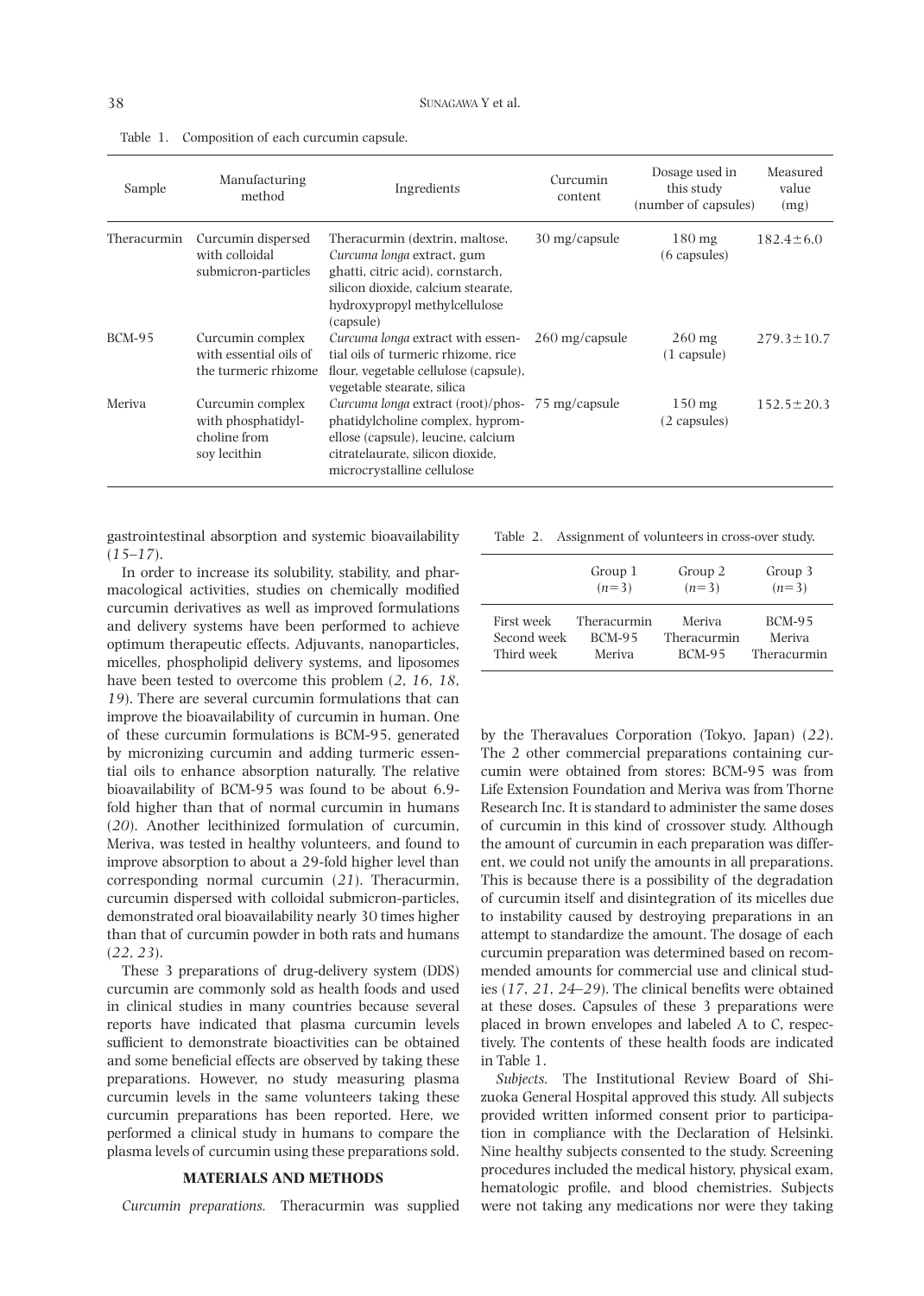any dietary or herbal supplements. Women could not be pregnant or breast-feeding.

*Study design and procedures.* Subjects participated in a single-dose, double-blind, 3-way crossover study. They were divided into three groups as shown in Table 2. In each group, the three types of curcumin capsule of curcumin were administered every 7 d. Subjects did not take curcumin-containing food for more than 7 d before this study and fasted overnight except for water. In the morning, blood specimens were obtained immediately prior to taking the curcumin preparations and at 0.5, 1, 2, 4, 6, and 24 h after taking them. Curcumin capsules were taken with a sip of mineral water. Subjects fasted except for water until blood sampling 6 h after taking the preparations. All blood specimens were drawn in 5-mL blood-collecting vessels containing heparin. They were immediately placed in an ice bath and protected from light. Vessels were centrifuged at  $1,500 \times g$  for 20 min at 4˚C to separate the plasma. The plasma samples were then frozen at  $-70^{\circ}$ C.

*Sample preparation and measurement of plasma curcumin levels.* Blood sample preparation and the measurement of plasma curcumin levels were previously reported (22, 30). Briefly, each plasma sample was incubated with 0.1 M sodium acetate buffer (pH 5.0) containing  $1,000$  U  $\beta$ -glucuronidase (Wako Pure Chemical Industries, Ltd., Japan) at 37˚C for 1 h to hydrolyze the curcumin conjugates. After extraction with chloroform, the dried extracts were reconstituted in 100  $\mu$ L of 50% methanol and injected into a chromatographic system. Plasma concentrations of curcumin were measured using the HPLC-MS/MS system comprising the Prominence micro-LC system (Shimadzu, Kyoto, Japan) and an API 3200 tandem mass spectrometer (Applied Biosystems, Foster City, CA) with  $(+)$  ESI, as described previously (*23*).

*Pharmacokinetics.* The area under the curve (AUC) was calculated using the trapezoidal method (*30*). Maximum concentrations (Cmax) were the observed values.

*Statistical analysis.* Data are expressed as the mean ± standard deviation (SD). For evaluation of the curcumin absorption, the non-parametric Kruskal-Wallis test followed by the Steel-Dwass test was used.

 $p<0.05$  was considered statistically significant.

## **RESULTS**

*Actual amount of curcumin in each preparation*

First, we analyzed the actual amounts of curcumin in each of the 3 preparations of DDS curcumin using the HPLC-MS/MS system. Results are presented in Table 1. The reported and actually measured values in 6 capsules of Theracurmin were  $180$  and  $182.4 \pm 6.0$  mg, respectively. Those in 1 capsule of BCM-95 were 260 and  $279.3 \pm 10.7$  mg and those in 2 capsules of Meriva were  $150$  and  $152.5 \pm 20.3$  mg, respectively.

*Subject demographic characteristics and disposition*

Nine subjects were enrolled in this study; the cohort included 5 males (56%), the cohort included 5 males and 4 females, with a mean age of 25 (24–32). The mean body weight was 62 (49–92) kg, mean height was 1.70 (1.53–1.84) m, and mean BMI was 21.6  $(18.0-28.7)$  kg/m<sup>2</sup>. No subjects were withdrawn from the study. No adverse effects were observed.

## *Pharmacokinetics*

The time course of mean plasma curcumin concentration in healthy volunteers  $(n=9)$  administered a single oral dose of each curcumin capsule are shown in



Fig. 1. Change in plasma concentration of curcumin in healthy volunteers.  $\bullet$ , Theracurmin.  $\bullet$ , BCM-95,  $\blacktriangle$ , Meriva. Each point and bar represents the mean $\pm$ SD  $(n=9)$ . \* *p*<0.05 versus BCM-95. <sup>#</sup> *p*<0.05 versus Meriva.



Fig. 2. Maximum concentration of curcumin in healthy volunteers. A: Box plots of Cmax are represented as graphically depicting groups of numerical data through their five-number summaries (minimum, 25%, median, 75%, and maximum). B: Box plot of Cmax values with Theracurmin normalized by those with BCM-95 and Meriva and expressed as relative values in individual volunteers, respectively. \*  $p<0.05$  versus BCM-95. #  $p<0.05$  versus Meriva.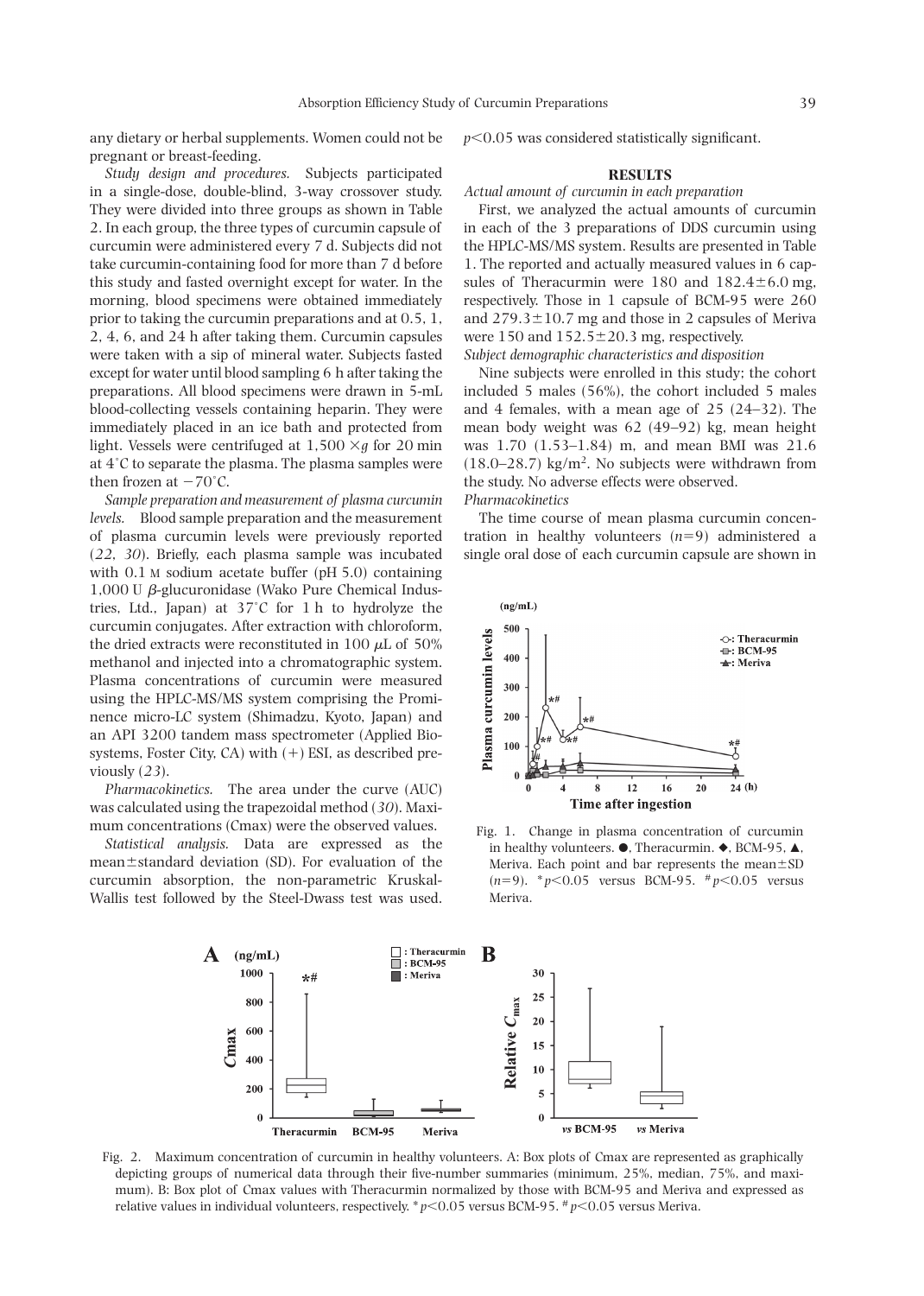40 SUNAGAWA Y et al.



Fig. 3. Bioavailability of curcumin in healthy volunteers. A, C: Box plots of AUC<sub>0–6h</sub> (A) and AUC<sub>0–24h</sub> (C) are represented as graphically depicting groups of numerical data through their five-number summaries. B, D: Box plots of  $AUC_{0-6h}$  (B) and  $AUC_{0-24h}$  (D) with Theracurmin normalized by those with BCM-95 and Meriva and expressed as relative values in individual volunteers, respectively.  $p<0.05$  versus BCM-95.  $\#p<0.05$  versus Meriva.



Fig. 4. Normalized bioavailability of curcumin in healthy volunteers. A–C: Cmax (A), AUC<sub>0–6h</sub> (B) and AUC<sub>0–24h</sub> (C) of each curcumin capsule normalized by measured curcumin contents respectively, and exhibited as box plots.  $\frac{*}{p}$  < 0.05 versus BCM-95. #  $p$ <0.05 versus Meriva.

Fig. 1. For all treatments, plasma curcumin levels were quantifiable 30 min after administration. At all points, plasma levels of curcumin were higher with Theracurmin than BCM-95 or Meriva. Two peak plasma concentrations were observed with Theracurmin and BCM-95. Those were 2 and 6 h and 0.5 and 6 h after taking

capsules of Theracurmin and BCM-95, respectively. In Meriva, 6 h after the administration was determined as a peak plasma concentration. As evident from Fig. 1, the absorption of curcumin from Theracurmin peaked in the first peak at 2 h (mean:  $231.5$  ng/mL). This value decreased during the succeeding hour to 124.0 ng/mL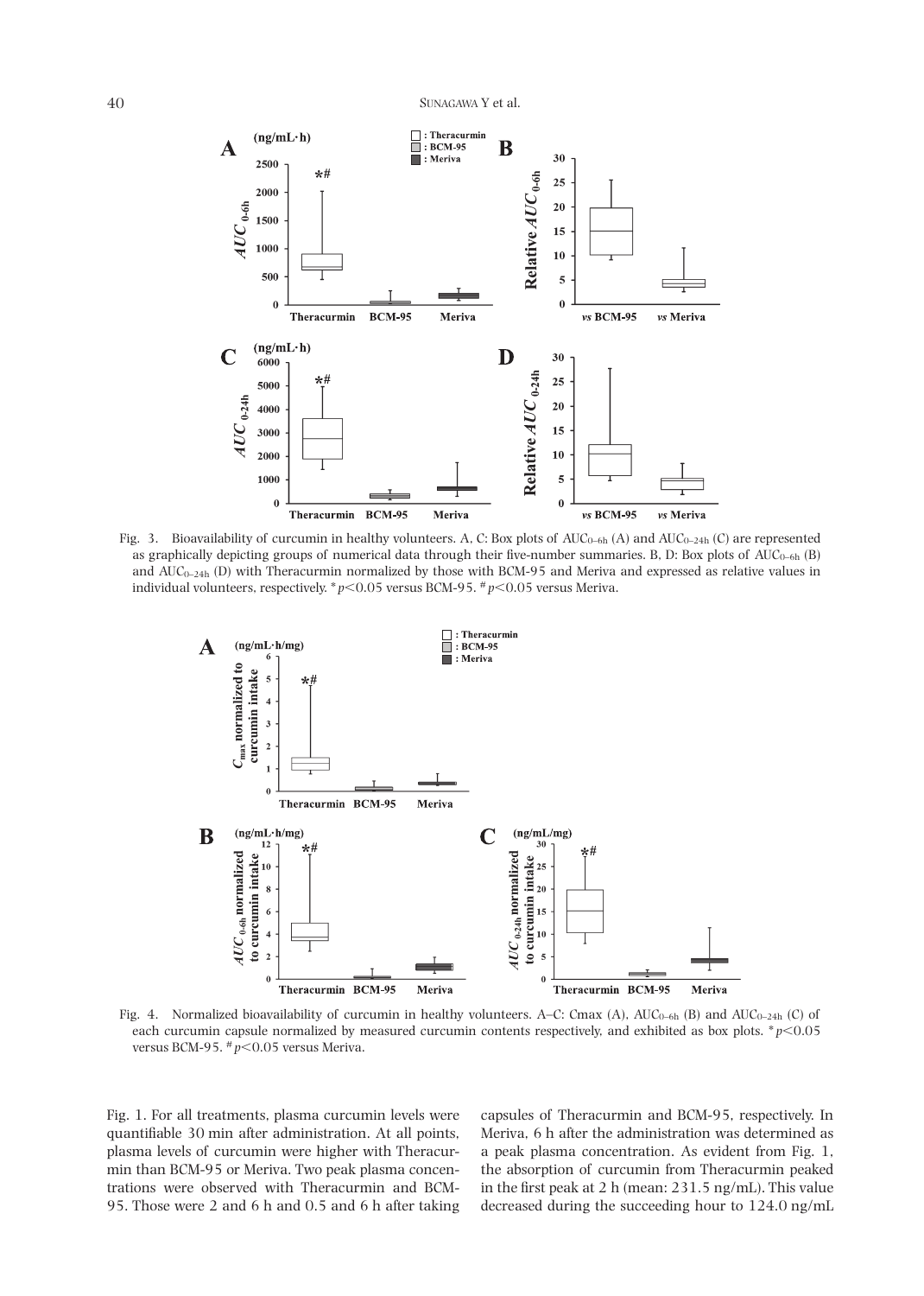and then reached the second peak at 6 h (167.1 ng/ mL). Thereafter, the values gradually decreased. However, even at 24 h, some residual curcumin remained in the blood (mean: 66.4 ng/mL), which was higher than Cmax of BCM-95 (mean: 45.0 ng/mL) and Meriva (mean: 58.8 ng/mL)

Cmax values with each curcumin capsule were described as box plots (Fig. 2A). The distribution of Cmax with Theracurmin displayed a high level compared with those of BCM-95 and Meriva. The mean value of maximum curcumin concentration with Theracurmin reached  $287.2$  ng/mL and was significantly higher than those with BCM-95 and Meriva. Relative mean values of Cmax with Theracurmin were also 10.7- and 5.6-fold higher than those with BCM-95 and Meriva in individual volunteers, respectively (Fig. 2B).

The AUC was calculated using the trapezoidal method from 0 to 6 h ( $AUC_{0-6h}$ ) and 0 to 24 h ( $AUC_{0-24h}$ ). As shown in Fig. 3A and C, the box plots of  $AUC_{0-6h}$  and  $AUC_{0-24h}$  with Theracurmin likewise showed a higher level distribution compared with BCM-95 and Meriva.  $AUC_{0-6h}$  was 16.1- and 5.6-fold higher on the average with Theracurmin than with BCM-95 and Meriva, respectively, and  $AUC_{0-24h}$  was 11.0- and 4.6-fold higher with Theracurmin than with BCM-95 and Meriva in individual volunteers, respectively (Fig. 3B and D). In case of the values of Cmax and AUC normalized to curcumin intake by dividing the measured Cmax and AUC by the corresponding measured curcumin dosage of each administration, similar results were observed (Fig. 4A–C).

The results of this study indicate that the bioavailability as measured by the Cmax and AUC is significantly higher with Theracurmin than with the other 2 curcumin DDS preparations.

## **DISCUSSION**

The present double-blind, 3-way crossover study in healthy volunteers demonstrated that Theracurmin yielded a higher Cmax and AUC than the other curcumin DDS preparations. This indicates that Theracurmin possesses a higher absorption efficiency compared with other curcumin preparations, suggesting the usefulness of an oral curcumin preparation using this system.

Natural curcumin in its original form has a low bioavailability. After oral ingestion, very little may actually reach the systemic circulation, and even less may reach organs and tissues (*17*). Many attempts have been made to improve the formulation of curcumin and/or its delivery system (*31*). Theracurmin showed the highest Cmax and AUC among the 3 curcumin preparations in this study. Theracurmin was developed using a submicron-particle and surface-controlled drug-delivery system (*22*). Theracurmin has a high dispersibility, low aggregability, and high solubility in water and exhibits an over 30-fold higher bioavailability than conventional curcumin in rats and humans. BCM-95 is prepared by micronizing curcumin and adding turmeric essential oils (*32*). Although dissolution in oil induces no modification of its structure, it can then be directly absorbed into chylomicrons and subsequently into the lymphatic system, bypassing the liver and "the first pass phenomenon" (*16*). Although BCM-95 and Theracurmin are micronized, the main differences are their solvents (BCM-95: turmeric essential oil, Theracurmin: gum ghatti and glycerin). Moreover, the micronizing approach might be different. These differences may affect the absorption efficacy of curcumin through the intestine.

Meriva is a mixture of natural curcuminoids and a phospholipid formulation, produced with a lecithinized formation method. Curcumin is covered by phospholipid particles at its surface and has been shown to strongly bind to phospholipid micelles, positioning the waterlabile  $\beta$ -diketone moiety in the lipid bilayer and protecting it from hydrolytic fragmentation, the major mechanism of degradation in water (*33*). As a result, Meriva has been shown to improve absorption compared to the natural form (30-fold improvement on a molecular basis) (*21*). The differences between Meriva and Theracurmin are phospholipid micelles and colloidal particles, respectively. Micelles are structurally larger than colloidal particles, and this difference in size is very important for absorption efficacy. Moreover, Theracurmin is micronized but Meriva is not. This also affects their dispersibility in water. However, Theracurmin's degradation efficacy in water has not been reported so far, although Meriva possesses a structure protecting it from degradation. Not only the size of the formulation and its absorption efficacy but also its degradation should be considered to understand the clinical efficiency of curcumin. Although the precise methods to manufacture each preparation are unclear, they might be different from each other. So, if these methods are combined and a new DDS curcumin preparation is generated, there is a possibility that it will show a higher bioavailability than existing ones.

Only a few clinical studies have been reported using these DDS curcumin preparations. The clinical efficacy of Meriva was tested in patients with several diseases. Meriva improved curcumin bioavailability and joint pain and function in osteoarthritis (OA) patients (*30*), could alleviate side effects associated with chemo- and radiotherapy in patients under treatment for solid tumors (*24*), had pain-relieving properties (*34*), was effective for patients with benign prostatic hyperplasia (BPH) (*35*), and was effective in the management of central serous chorioretinopathy (*36*, *37*), diabetic microangiopathy and retinopathy (*38*), and chronic anterior uveitis (*39*). Some clinical studies showed that BCM-95 had beneficial effects on patients with rheumatoid arthritis (RA)  $(40)$  and oral submucous fibrosis  $(OSMF)$   $(41)$ . Theracurmin was reported to be able to potentially improve the age-related decline in endothelial function (*26*) and systolic blood pressure (*27*) in postmenopausal women. These studies showed not only the efficacy but also the long-term safety of these DDS curcumin formulations in humans.

In this study, we used amounts of the curcumin preparation according to the common doses reported in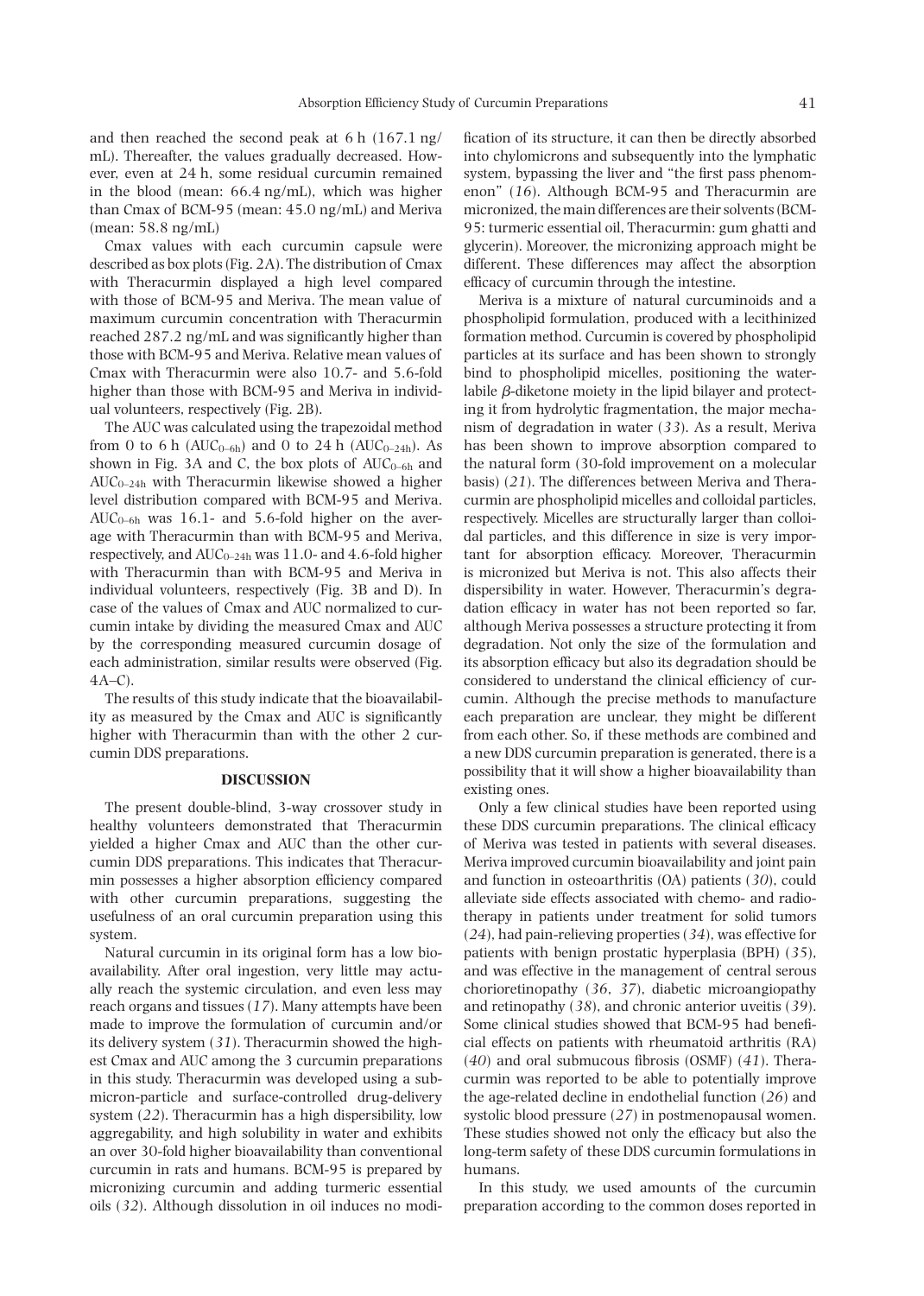papers or used in ongoing clinical trials. The total curcumin content in each preparation was considered to be approximately equal without breaking the capsules. Theracurmin was reported to be used at 100–400 mg in patients with cancer or healthy elderly volunteers for chronic treatment in clinical studies, indicating that at least 400 mg of Theracurmin was safe (*24*–*27*). Moreover, more than 10 phase 2 clinical trials are now ongoing using 180 mg of Theracurmin, and no significant adverse effect has been reported so far. So, in this study, volunteers were administered with 180 mg of Theracurmin. From 1 to 8 capsules (approximately 260–2,080 mg of curcumin) BCM-95 were used for clinical trials (*20*, *28*, *32*, *41*). Since even 1 capsule had beneficial effects on patients with RA, we used 1 capsule (260 mg of curcumin) in this study to adjust the curcumin level in all groups. Meriva was used at doses from 500 mg to 2 g (100 to 400 mg of curcuminoid) (*21*, *29*, *30*, *34*, *36*, *37*). As 2 capsules of Meriva (150 mg of curcumin) were commonly used as health food and were reported be safe and efficacious in patients with OA (21), we chose 2 capsules of Meriva. Despite these considerations, we found that the actually measured values of Theracurmin, BCM-95, and Meriva were slightly different (Table 1). Moreover, since the oral amounts of these curcumin preparations in this study were different, we normalized the data by dividing the observed AUC by the corresponding actually measured value following each administration (Fig. 4A–C). After normalization,  $AUC_{0-24h}$  and Cmax were significantly higher with Theracurmin than with BCM-95 and Meriva. Although the plasma curcumin levels increased dependently with the intake dose, the correlation between plasma curcumin levels and intake doses of these forms of DDS curcumin was not linear in some clinical studies (*21*, *25*). Therefore, further pharmacokinetic studies are needed to clarify the possible effects of the oral doses on blood curcumin levels by adjusting the same intake doses of DDS curcumin or examining the effects of multiple doses.

Diphasic peaks of the plasma curcumin concentration were observed in this study. The first peak was at 2 h after Theracurmin intake; 2 h later the curcumin levels decreased, and the second peak was at 6 h after administration. The same re-rise phenomenon of cucumin levels after Theracurmin was observed in our previous report and in another study (*25*, *30*). Moreover, since not only Theracurmin but also Meriva and BCM-95 led to a biphasic blood concentration of curcumin (Fig. 1), there might be some common mechanisms regarding the pharmacokinetics of curcumin itself in vivo. After orally administration of curcumin, 75% of the dose was excreted in feces and its glucuronide and sulphate conjugates were detected in the urine (*42*, *43*). After intravenous and intraperitoneal administrations of curcumin to rats, a large amount and its metabolites were excreted in the bile, mainly as glucuronides (44). These findings suggested that curcumin undergoes glucuronate conjugation during absorption via the enteron, and that it is likely to undergo enterohepatic recirculation (*45*). Thus, the re-absorption of curcumin from the feces is one of

the reasons for the diphasic peaks of plasma curcumin levels. More precise studies, such as one using RI-labeled curcumin, are awaited to clarify the details.

The bioavailability was significantly improved by taking Theracurmin. Theracurmin may exert clinical benefits in humans at lower dosages because curcumin possesses dose-dependent effects. Although the oral administration of 10 or 12 g of natural curcumin was safe in a previous clinical study (*14*), there is a possibility of unexpected side effects due to high plasma curcumin levels as a result of improvement of the absorption efficiency. Long-term administration of Theracurmin at a dose of 150 mg is safe and well-tolerated (*24*). Moreover, a 6-mo, ongoing clinical study using 180 mg of Theracurmin has so far indicated that Theracurmin at this dose is safe (Morimoto, unpublished data). Thus, Theracurmin may be safely used as a health food and medicine.

Due to the increased bioavailability with the new formulation of curcumin, Theracurmin, we consequently expect the clinical efficacy to be enhanced. Further clinical studies are needed to investigate this.

### *Acknowledgments*

This work was supported by a grant from the Japan Science and Technology Agency (T. Morimoto, Y. Sunagawa, Y. Katanasaka), a grant from the Japan Society for the Promotion of Sciences (H. Kakeya), a grant from Kowa Life Science Foundation (T. Morimoto), and joint research funding from the Theravalues Corporation*.*

### **REFERENCES**

- *1*) Metzler M, Pfeiffer E, Schulz SI, Dempe JS. 2013. Curcumin uptake and metabolism. *Biofactors* **39**: 14–20.
- 2) Grynkiewicz G, Ślifirski P. 2012. Curcumin and curcuminoids in quest for medicinal status. *Acta Biochim Pol* **59**: 201–212.
- *3*) Aggarwal BB, Yuan W, Li S, Gupta SC. 2013. Curcuminfree turmeric exhibits anti-inflammatory and anticancer activities: Identification of novel components of turmeric. *Mol Nutr Food Res* **57**: 1529–1542.
- *4*) Gupta SC, Sung B, Kim JH, Prasad S, Li S, Aggarwal BB. 2013. Multitargeting by turmeric, the golden spice: From kitchen to clinic. *Mol Nutr Food Res* **57**: 1510–1528.
- *5*) Goel A, Kunnumakkara AB, Aggarwal BB. 2008. Curcumin as "Curecumin": From kitchen to clinic. *Biochem Pharmacol* **75**: 787–809.
- *6*) Shimatsu A, Kakeya H, Imaizumi A, Morimoto T, Kanai M, Maeda S. 2012. Clinical application of "curcumin," a multi-functional substance. *Anti-Aging Med* **9**: 75–83.
- *7*) Esatbeyoglu T, Huebbe P, Ernst IM, Chin D, Wagner AE, Rimbach G. 2012. Curcumin—from molecule to biological function. *Angew Chem Int Ed Engl* **51**: 5308–5332.
- *8*) Negi PS, Jayaprakasha GK, Jagan Mohan Rao L, Sakariah KK. 1999. Antibacterial activity of turmeric oil: a byproduct from curcumin manufacture. *J Agric Food Chem* **47**: 4297–4300.
- *9*) Lopez-Lazaro M. 2008. Anticancer and carcinogenic properties of curcumin: considerations for its clinical development as a cancer chemopreventive and chemotherapeutic agent. *Mol Nutr Food Res* **52**: S103-S127.
- *10*) Morimoto T, Sunagawa Y, Kawamura T, Takaya T, Wada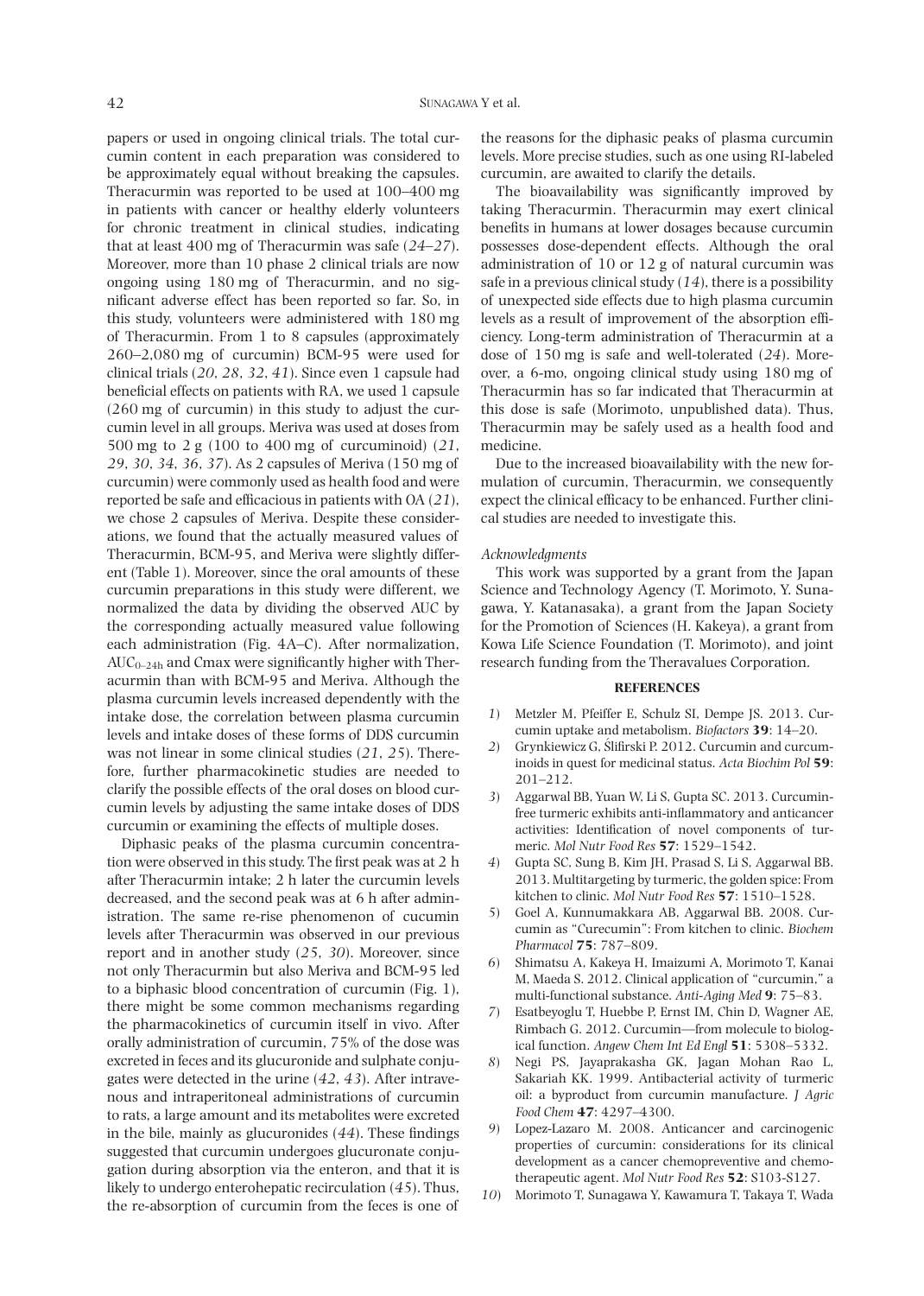H, Nagasawa A, Komeda M, Fujita M, Shimatsu A, Kita T, Hasegawa K. 2008. The dietary compound curcumin inhibits p300 histone acetyltransferase activity and prevents heart failure in rats. *J Clin Invest* **118**: 868–878.

- *11*) Sunagawa Y, Morimoto T, Wada H, Takaya T, Katanasaka Y, Kawamura T, Yanagi S, Marui A, Sakata R, Shimatsu A, Kimura T, Kakeya H, Fujita M, Hasegawa K. 2011. A natural p300-specific histone acetyltransferase inhibitor, curcumin, in addition to angiotensin converting enzyme inhibitor exerts beneficial effects on left ventricular systolic function after myocardial infarction in rats. *Circ J* **75**: 2151–2159.
- *12*) Thiyagarajan M, Sharma SS. 2004. Neuroprotective effect of curcumin in middle cerebral artery occlusion induced focal cerebral ischemia in rats. *Life Sci* **74**: 969–985.
- *13*) Shankar TN, Shantha NV, Ramesh HP, Murthy IA, Murthy VS. 1980. Toxicity studies on turmeric (Curcuma longa): acute toxicity studies in rats, guineapigs and monkeys. *Indian J Exp Biol* **18**: 73–75.
- 14) Vareed SK, Kakarala M, Ruffin MT, Crowell JA, Normolle DP, Djuric Z, Brenner DE. 2008. Pharmacokinetics of curcumin conjugate metabolites in healthy human subjects. *Cancer Epidemiol Biomarkers Prev* **17**: 1411–1417.
- *15*) Sharma RA, Steward WP, Gescher AJ. 2007. Pharmacokinetics and pharmacodynamics of curcumin. *Adv Exp Med Biol* **595**: 453–470.
- *16*) Anand P, Kunnumakkara AB, Newman RA, Aggarwal BB. 2007. Bioavailability of curcumin: problems and promises. *Mol Pharm* **4**: 807–818.
- *17*) Henrotin Y, Priem F, Mobasheri A. 2013. Curcumin: a new paradigm and therapeutic opportunity for the treatment of osteoarthritis: curcumin for osteoarthritis management. *Springerplus* **2**: 56.
- *18*) Fang M, Jin Y, Bao W, Gao H, Xu M, Wang D, Wang X, Yao P, Liu L. 2012. In vitro characterization and in vivo evaluation of nanostructured lipid curcumin carriers for intragastric administration. *Int J Nanomedicine* **7**: 5395–5404.
- *19*) Shoba G, Joy D, Joseph T, Majeed M, Rajendran R, Srinivas PS. 1998. Influence of piperine on the pharmacokinetics of curcumin in animals and human volunteers. *Planta Med* **64**: 353–356.
- *20*) Antony B, Merina B, Iyer VS, Judy N, Lennertz K, Joyal S. 2008. A pilot cross-over study to evaluate human oral bioavailability of BCM-95CG (Biocurcumax<sup>TM</sup>), a novel bioenhanced preparation of curcumin. *Indian J Pharm Sci* **70**: 445–449.
- *21*) Cuomo J, Appendino G, Dern AS, Schneider E, McKinnon TP, Brown MJ, Togni S, Dixon BM. 2011. Comparative absorption of a standardized curcuminoid mixture and its lecithin formulation. *J Nat Prod* **74**: 664–669.
- *22*) Sasaki H, Sunagawa Y, Takahashi K, Imaizumi A, Fukuda H, Hashimoto T, Wada H, Katanasaka Y, Kakeya H, Fujita M, Hasegawa K, Morimoto T. 2011. Innovative preparation of curcumin for improved oral bioavailability. *Biol Pharm Bull* **34**: 660–665.
- *23*) Sunagawa Y, Wada H, Suzuki H, Sasaki H, Imaizumi A, Fukuda H, Hashimoto T, Katanasaka Y, Shimatsu A, Kimura T, Kakeya H, Fujita M, Hasegawa K, Morimoto T. 2012. A novel drug delivery system of oral curcumin markedly improves efficacy of treatment for heart failure after myocardial infarction in rat. *Biol Pharm Bull* **35**: 139–144.
- *24*) Kanai M, Otsuka Y, Otsuka K, Sato M, Nishimura T,

Mori Y, Kawaguchi M, Hatano E, Kodama Y, Matsumoto S, Murakami Y, Imaizumi A, Chiba T, Nishihira J, Shibata H. 2013. A phase I study investigating the safety and pharmacokinetics of highly bioavailable curcumin (Theracurmin) in cancer patients. *Cancer Chemother Pharmacol* **71**: 1521–1530.

- *25*) Kanai M, Imaizumi A, Otsuka Y, Sasaki H, Hashiguchi M, Tsujiko K, Matsumoto S, Ishiguro H, Chiba T. 2012. Dose-escalation and pharmacokinetic study of nanoparticle curcumin, a potential anticancer agent with improved bioavailability, in healthy human volunteers. *Cancer Chemother Pharmacol* **69**: 65–70.
- *26*) Akazawa N, Choi Y, Miyaki A, Tanabe Y, Sugawara J, Ajisaka R, Maeda S. 2012. Curcumin ingestion and exercise training improve vascular endothelial function in postmenopausal women. *Nutr Res* **32**: 795–799.
- *27*) Sugawara J, Akazawa N, Miyaki A, Choi Y, Tanabe Y, Imai T, Maeda S. 2012. Effect of endurance exercise training and curcumin intake on central arterial hemodynamics in postmenopausal women: pilot study. *Am J Hypertens* **25**: 651–656.
- *28*) Chandran B, Goel A. 2012. A randomized, pilot study to assess the efficacy and safety of curcumin in patients with active rheumatoid arthritis. *Phytother Res* **26**: 1719–1725.
- *29*) Belcaro G, Cesarone MR, Dugall M, Pellegrini L, Ledda A, Grossi MG, Togni S, Appendino G. 2010. Efficacy and safety of Meriva, a curcumin-phosphatidylcholine complex, during extended administration in osteoarthritis patients. *Altern Med Rev* **15**: 337–344.
- *30*) Morimoto T, Sunagawa Y, Katanasaka Y, Hirano S, Namiki M, Watanabe Y, Suzuki H, Doi O, Suzuki K, Yamauchi M, Yokoji T, Miyoshi-Morimoto E, Otsuka Y, Hamada T, Imaizumi A, Nonaka Y, Fuwa T, Teramoto T, Kakeya H, Wada H, Hasegawa K. 2013. Drinkable preparation of theracurmin exhibits high absorption efficiency—A single-dose, double-blind, 4-way crossover study—. *Biol Pharm Bull* **36**: 1708–1714.
- *31*) Padhye S, Chavan D, Pandey S, Deshpande J, Swamy KV, Sarkar FH. 2010. Perspectives on chemopreventive and therapeutic potential of curcumin analogs in medicinal chemistry. *Mini Rev Med Chem* **10**: 372–387.
- *32*) Benny M. 2006. Antony B. Bioavailability of Biocurcumax (BCM-095TM). *Spice India* **19**: 11–15.
- *33*) Barry J, Fritz M, Brender JR, Smith PE, Lee DK, Ramamoorthy A. 2009. Determining the effects of lipophilic drugs on membrane structure by solid-state NMR spectroscopy: the case of the antioxidant curcumin. *J Am Chem Soc* **131**: 4490–4498.
- *34*) Di Pierro F, Rapacioli G, Di Maio EA, Appendino G, Franceschi F, Togni S. 2013. Comparative evaluation of the pain-relieving properties of a lecithinized formulation of curcumin (Meriva), nimesulide, and acetaminophen. *J Pain Res* **6**: 201–205.
- *35*) Ledda A, Belcaro G, Dugall M, Luzzi R, Scoccianti M, Togni S, Appendino G, Ciammaichella G. 2012. Meriva, a lecithinized curcumin delivery system, in the control of benign prostatic hyperplasia: a pilot, product evaluation registry study. *Panminerva Med* **54**: 17–22.
- *36*) Mazzolani F, Togni S. 2013. Oral administration of a curcumin-phospholipid delivery system for the treatment of central serous chorioretinopathy: a 12-month follow-up study. *Clin Ophthalmol* **7**: 939–945.
- *37*) Mazzolani F. 2012. Pilot study of oral administration of a curcumin-phospholipid formulation for treatment